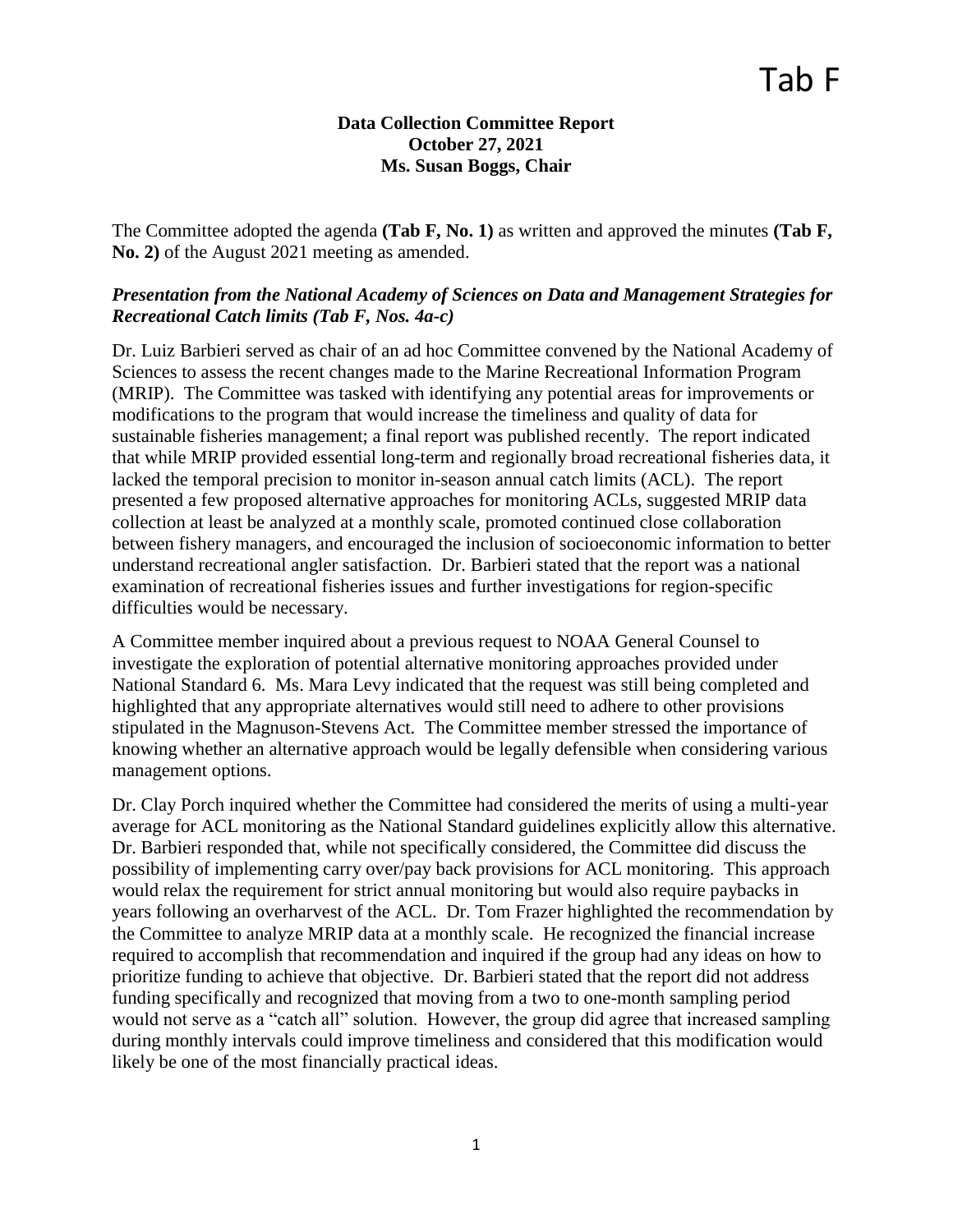A Committee member stressed the importance of considering alternative management approaches for stocks considered to be in poor shape. Specifically, she used gag grouper as an example where any allowable harvest would have to be closely monitored to allow for rebuilding to progress. Another Committee member asked how the Pacific states, which have recreational collection programs outside of MRIP, have fared in managing recreational ACLs. Dr. Barbieri replied that for Pacific fisheries, such as salmon, recreational seasons are on the order of days or weeks and require timely monitoring. He continued that the Pacific states worked with consultants on their state surveys to address their specific management needs. Dr. Michelle Duval also commented that the Gulf of Mexico has a much larger recreational fishing sector than the Pacific which compounds monitoring issues. A Committee member asked if the ad hoc Committee had any recommendations for continued collaboration between fishery managers. Dr. Barbieri indicated that the existing Gulf Fisheries Information Network and MRIP Transition Team could facilitate that collaboration.

#### *Update on Southeast For-hire Integrated Electronic Reporting (SEFHIER) Program (Tab F, No. 5)*

Dr. Michelle Masi from the Southeast Regional Office (SERO) provided an update on the Southeast For-Hire Integrated Electronic Reporting (SEFHIER) program. The Vessel Monitoring System (VMS) reporting portion of the program is scheduled to be implemented December 13, 2021. She presented on recent increases in account applications, provided dates for recently completed informational webinars, and highlighted online outreach materials available to program participants. A Committee member indicated that SEFHIER participants had reported discrepancies when reporting discard data between the various data collection applications. Dr. Jessica Stephen responded that eTrips is designed to work for various sampling programs in addition to SEFHIER to support one-stop reporting and minimize the requirement to submit duplicate reports. She clarified that, in the Gulf of Mexico, SEFHIER does not require information on the disposition of discards but Highly Migratory Species and Greater Atlantic Regional Fisheries Office do require this field and can be submitted using the same eTrips report. The Committee member asked if any further outreach was planned for permit holders who have yet to register for the reporting program. Dr. Stephen stated that the SEFHIER group was continuing to work on identifying program participants. She indicated that vendors allow registration of captains that might not be permit owners and are looking for solutions to the issue.

# *Framework Action: Modification to Location Reporting Requirements for For-Hire and Commercial Vessels and Relevant Data Collection AP recommendation (Tab F, Nos. 6a, 6b, and 8)*

Ms. Carly Somerset provided a presentation on a draft framework action to modify location reporting requirements in the for-hire and commercial sectors. The purpose of the framework action is to allow an exemption to location monitoring requirements should an unforeseen malfunction occur to an installed VMS. The Council's Data Collection Advisory Panel (AP) and Law Enforcement Technical Committee (LETC) provided recommendations on the draft document at their recent meetings and Ms. Somerset included those in the presentation.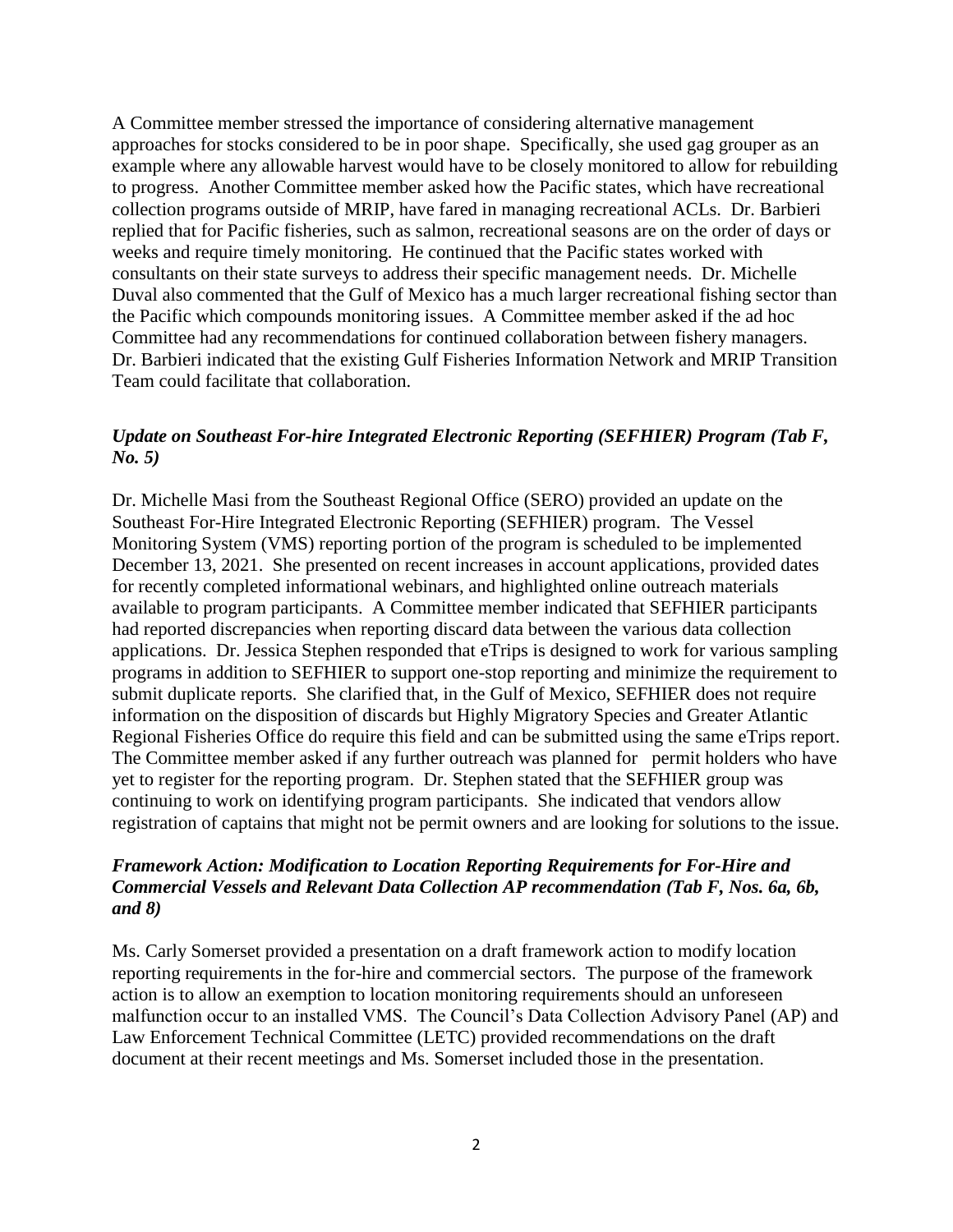A Committee member asked if any data on equipment failure rates exist and if it did, he recommended it be included in an updated draft of the framework action. Mr. Matt Walia from NOAA Law Enforcement indicated that due to privacy concerns and use of third-party vendors, it is difficult to get detailed information on failure rates; however, he had passed along letters from vendors to Council staff which provided vendor responses on failure rates and reliability of units. Council staff indicated they would provide those letters to Council members.

The Committee discussed the Data Collection AP recommendation to split the exemption document between the for-hire and commercial fleets and the LETC recommendation to delete the commercial sector from the document (Action 2). The Committee varied on these recommendations with some members advocating for splitting the document while others felt the financial losses due to a malfunctioning VMS unit would create unnecessary financial burdens for both sectors so the exemption needed to apply to both. A Committee member asked if the NOAA Law Enforcement database would be able to account for multiple VMS units (one nonfunctioning while another is used as a temporary fix), associated with one permit and Mr. Walia indicated that it could. The Committee agreed with the recommendation made by the Data Collection AP that the number of exemptions should be reset when a permit was transferred or sold.

The Committee largely agreed that any exemption should be a long enough time period to address growing problems with supply chains and scheduling installation delays. Additionally, there was concern that reporting of failures may occur outside of regular business hours. Mr. Walia stated that NOAA Law Enforcement in Silver Spring works until 11pm but that they are only operational Monday through Friday. Given the Data Collection AP recommendation to define "days" in the draft as calendar days and acknowledging the need to allow for adequate time to complete a VMS repair, the Committee decided to amend the draft action alternatives:

The Committee recommends, and I so move, **in Actions 1 and 2, Alternative 2, move Options** 

# **2a to considered but rejected**.

**Alternative 2**: Create an exemption to the VMS requirement to address equipment failure and set a limit on the number of days that the NMFS-approved exemption method is valid, for vessels with Charter/Headboat permits for Reef Fish and/or CMP:

**Option 2a**: The exemption will be valid for up to 3 days from submittal date.

**Alternative 2**: Create an exemption to the VMS requirement to address equipment failure and set a limit on the number of days that the NMFS-approved exemption method is valid, in order to address equipment failure for vessels with Commercial Reef Fish permits.

**Option 2a**: The exemption will be valid for up to 3 days from submittal date.

Motion carried with no opposition.

The Committee recommends, and I so move, **in Actions 1 and 2, add an option for 14 calendar days exemption and define the other options as calendar days.** 

Motion carried with no opposition.